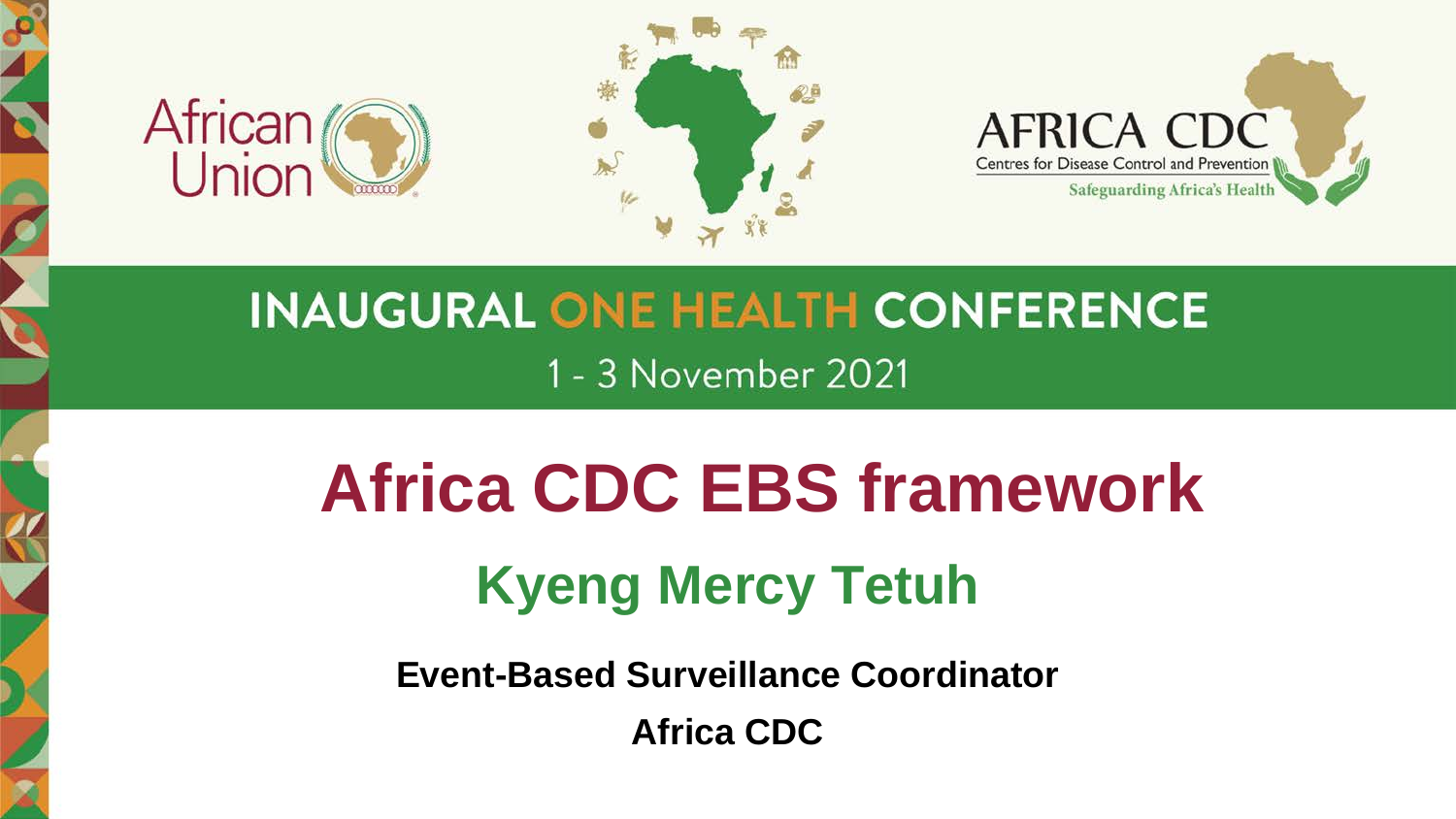### **Outline**

**Intro to Africa CDC**

**Background**

**Framework structure**

**EBS sources**

**EBS process**

**Guiding principles**

**Progress made with framework**



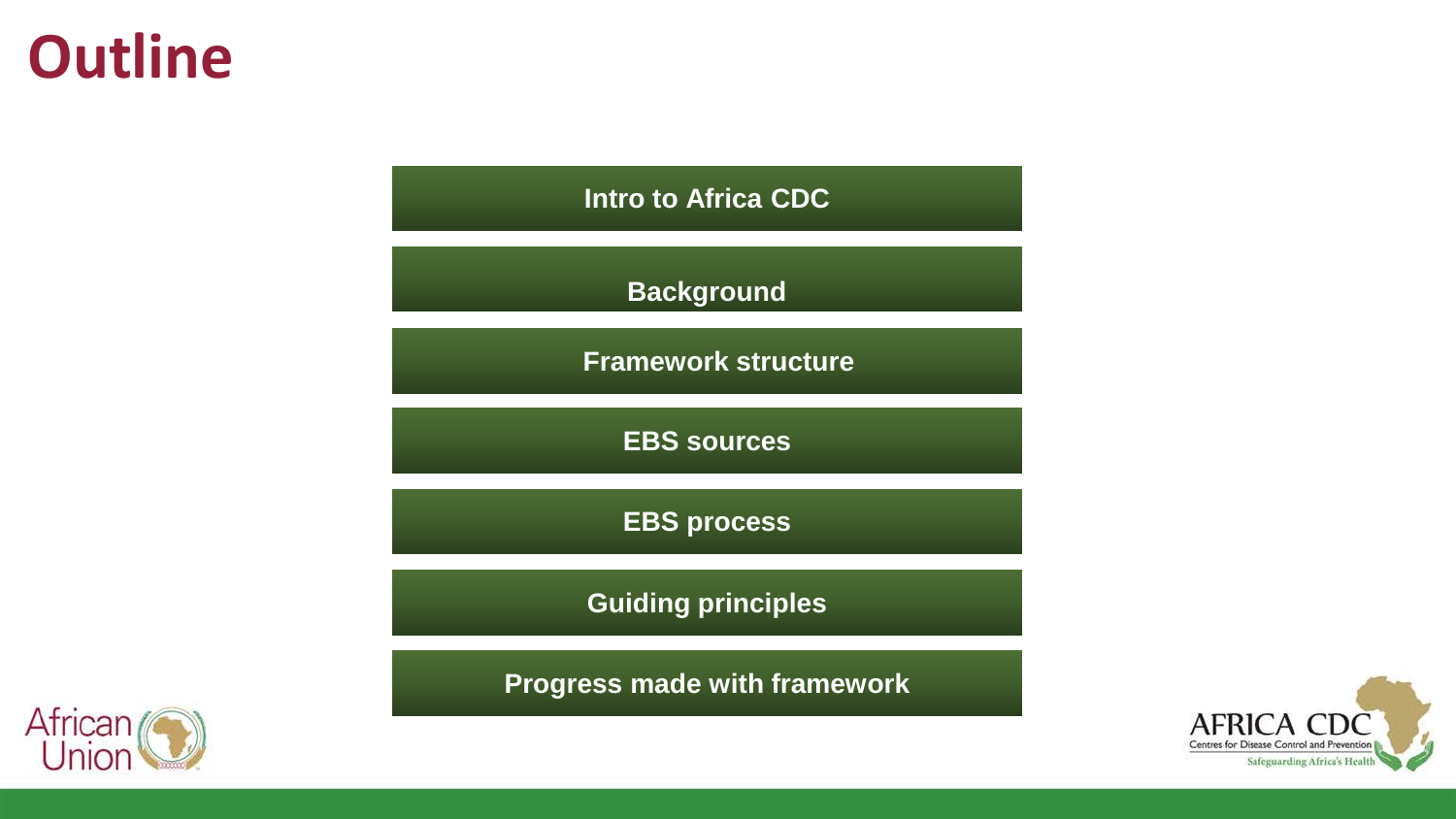### **Africa CDC Strategic Pillars**





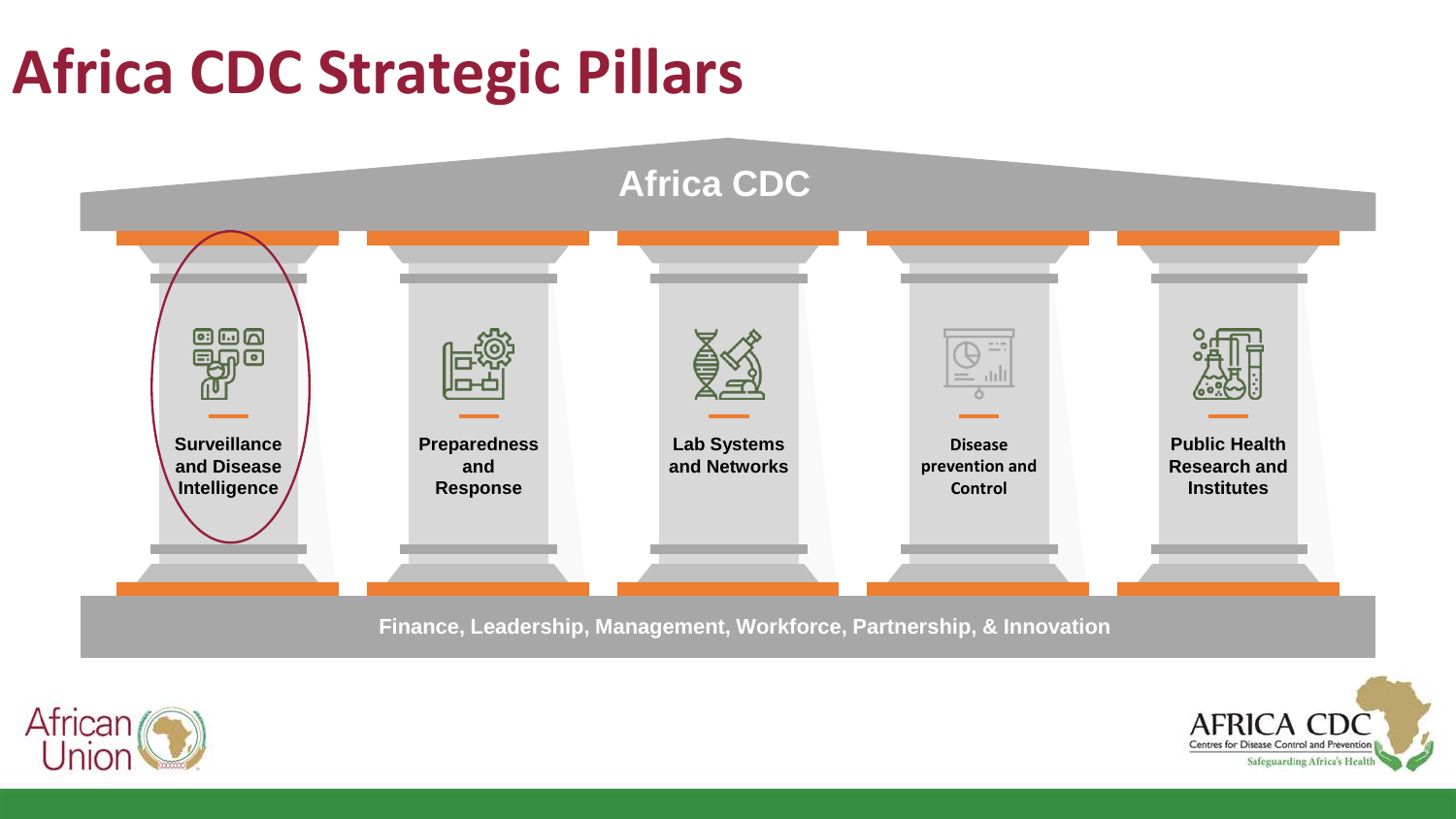### **Background**

- Africa CDC organised two works to improve early warning on the continent:
	- 16-19 May 2017 in Cairo, Egypt.
	- 9 11 May, 2018, in Addis Ababa, Ethiopia.
- Following the second workshop, a technical working group was created to develop the Africa CDC EBS framework .
	- The Framework was launched in Nov 2018.
	- Offers guidance to public health practitioners to implement EBS at each administrative level in their countries



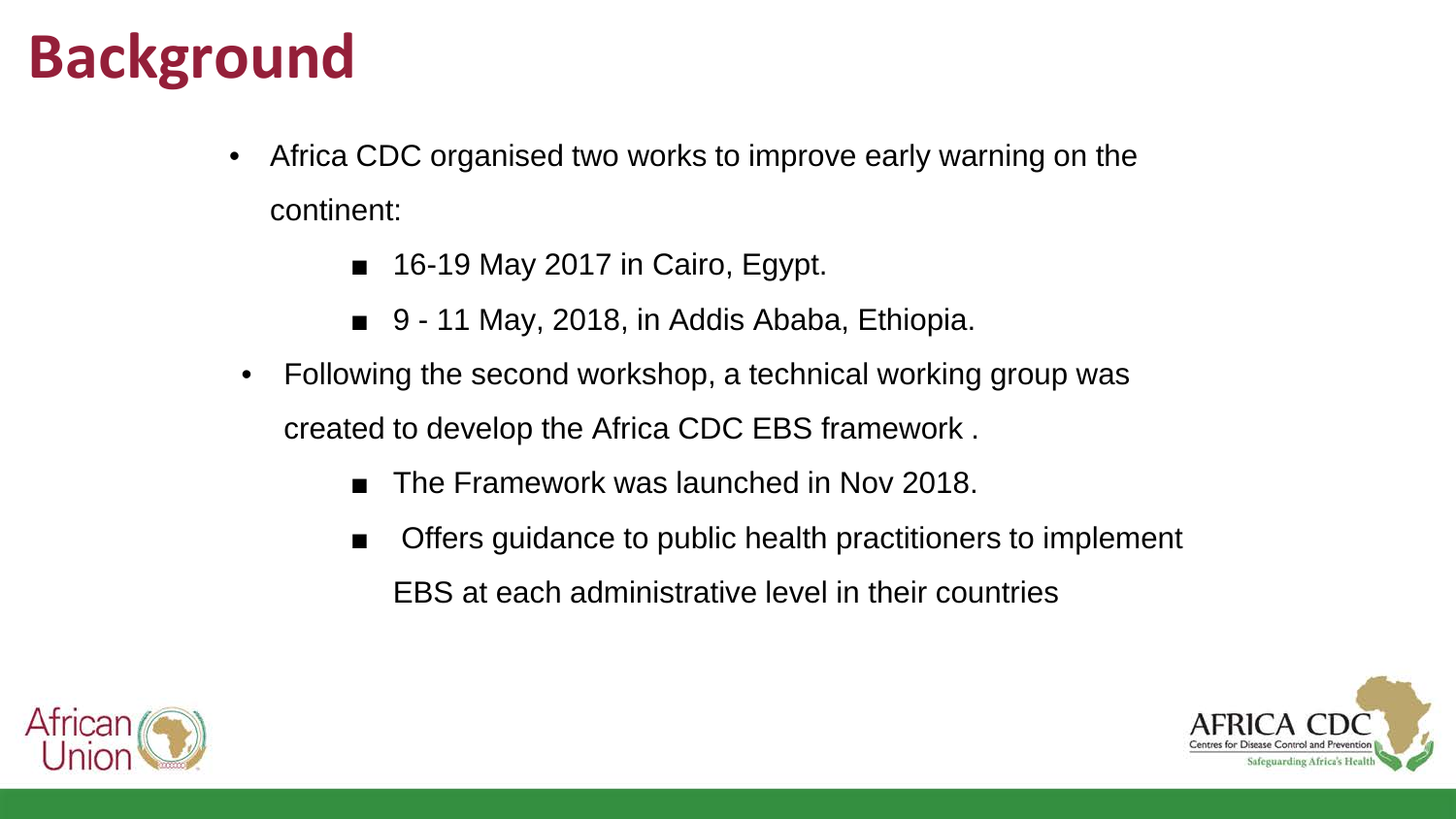### **Africa CDC EBS Framework | Structure**

#### Introduction

• Introduction to EBS and how to use the document

#### **Community EBS**

• What is CEBS, implementation process and needed resources

#### **Hospital EBS**

• What is Hospital EBS and needed resources for implementation

#### **Hotlines**

• How to use hotlines for early detection and direct reporting by the community

#### Media Scanning

• The use of internet and media scanning for detection of public health events



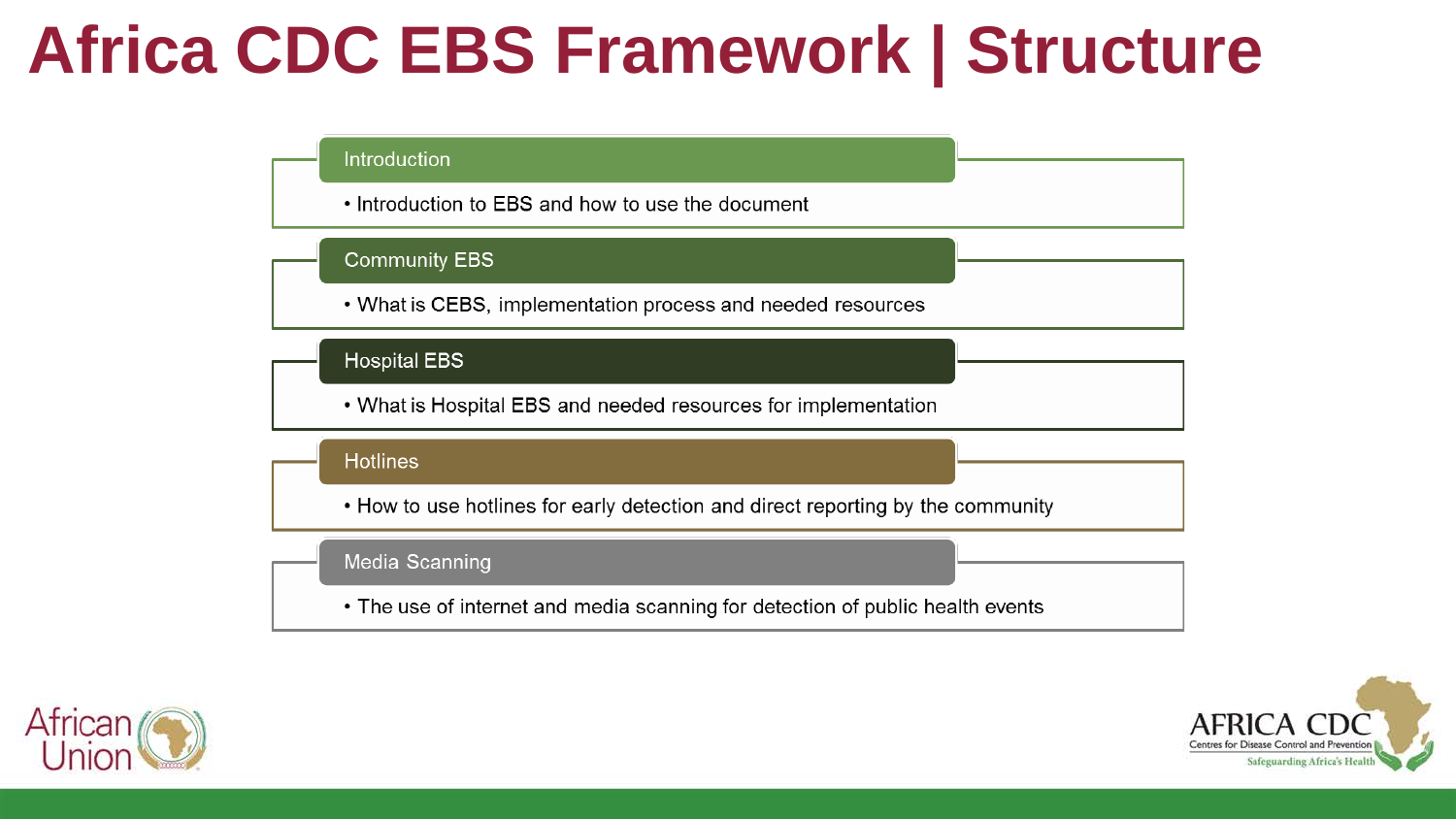### **Health System Administrative Levels**



implementing EBS by Health System Administrative **Levels** 

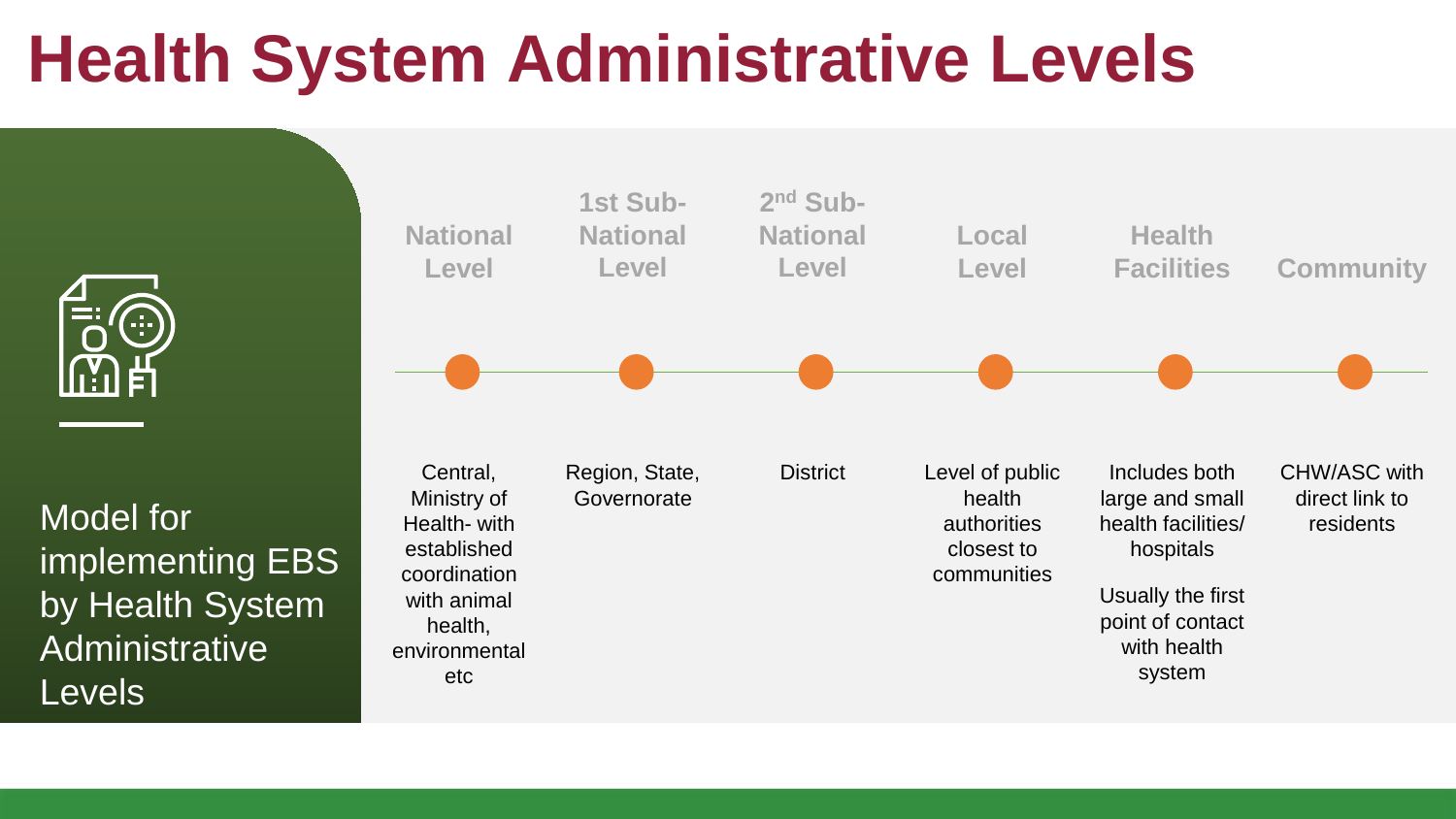### **Sources of EBS**



**Sources** of EBS

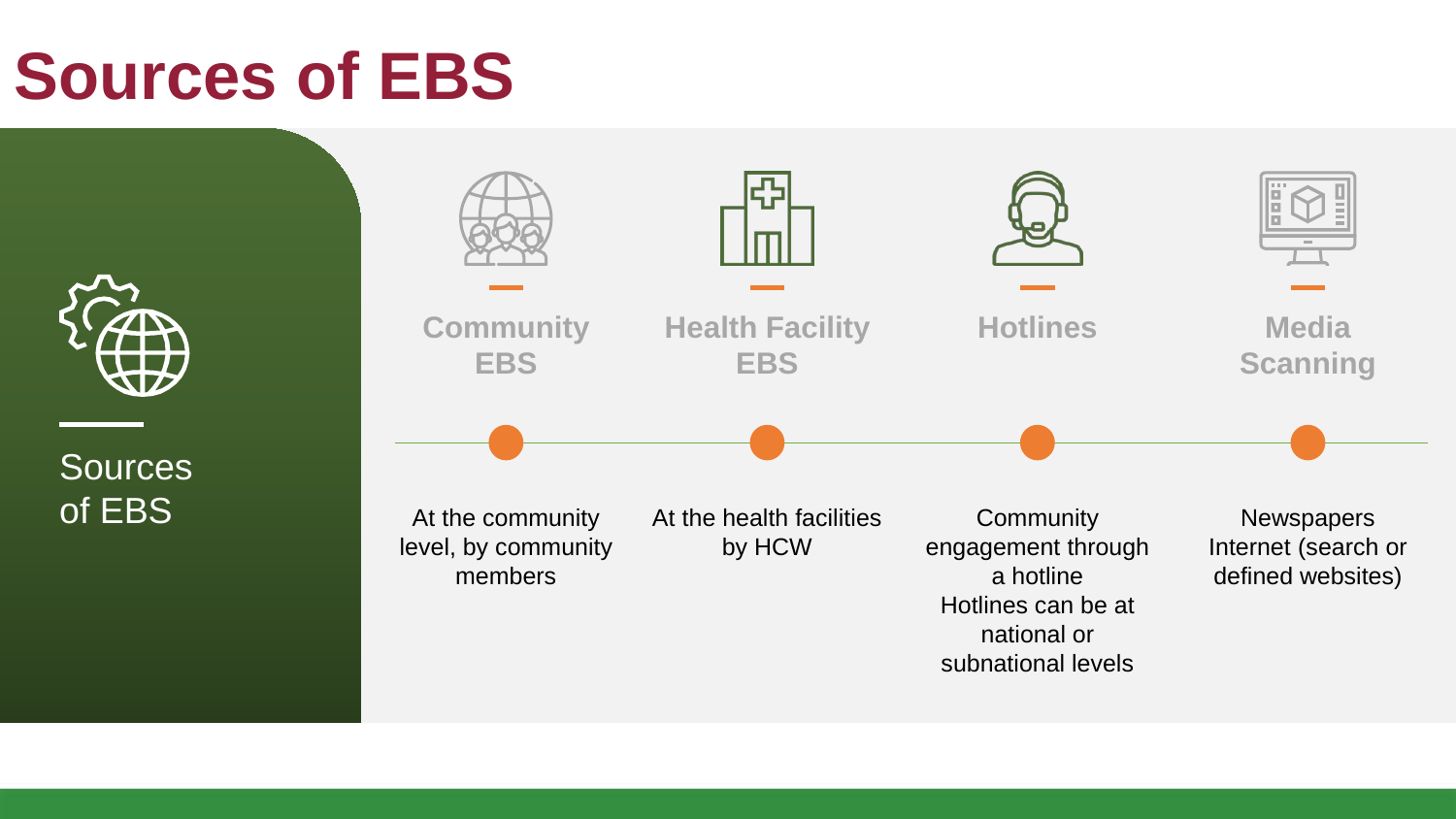### **EBS Process**



EBS Process

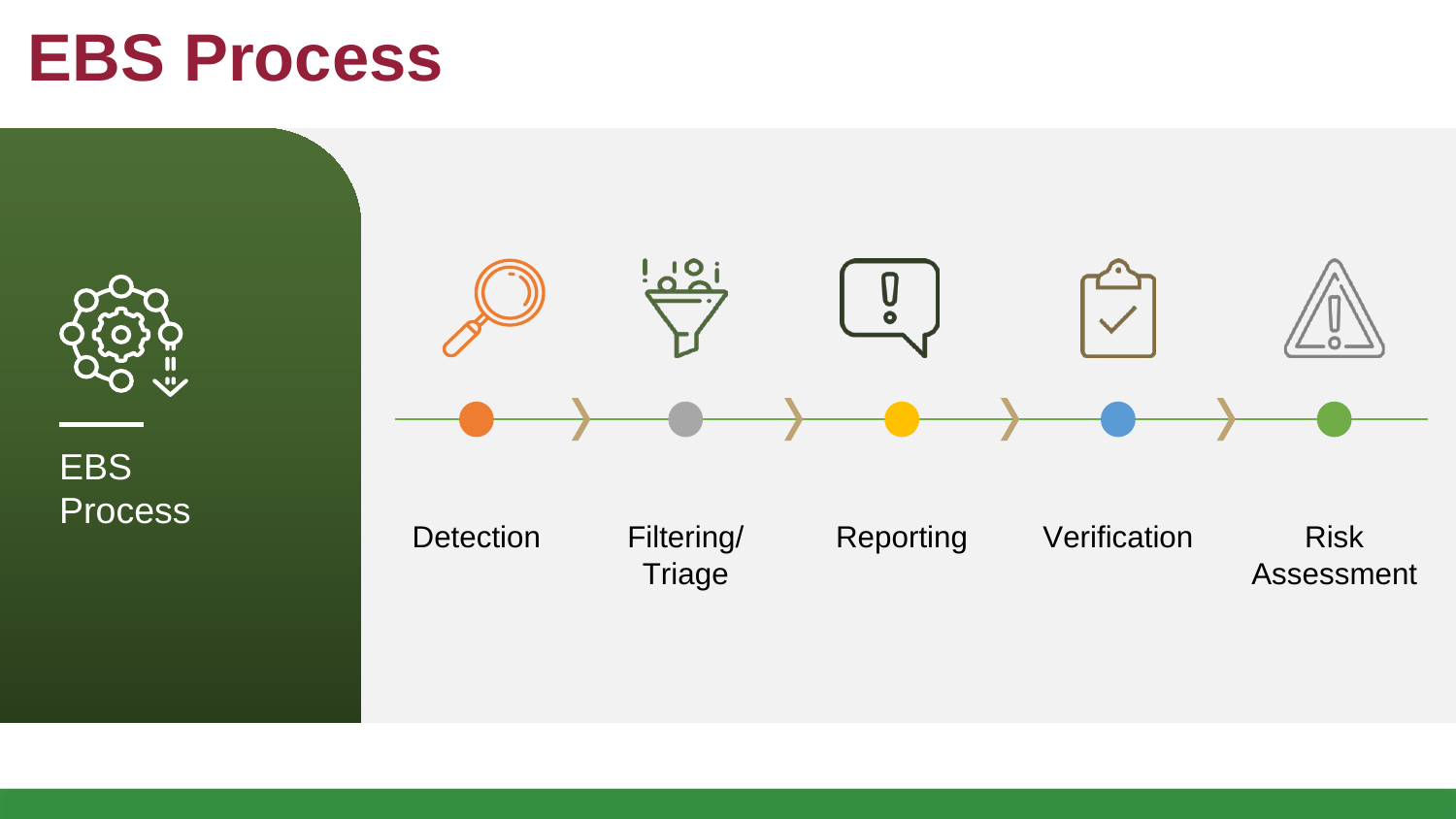### **Guiding Principles**

**Guiding Principles** 

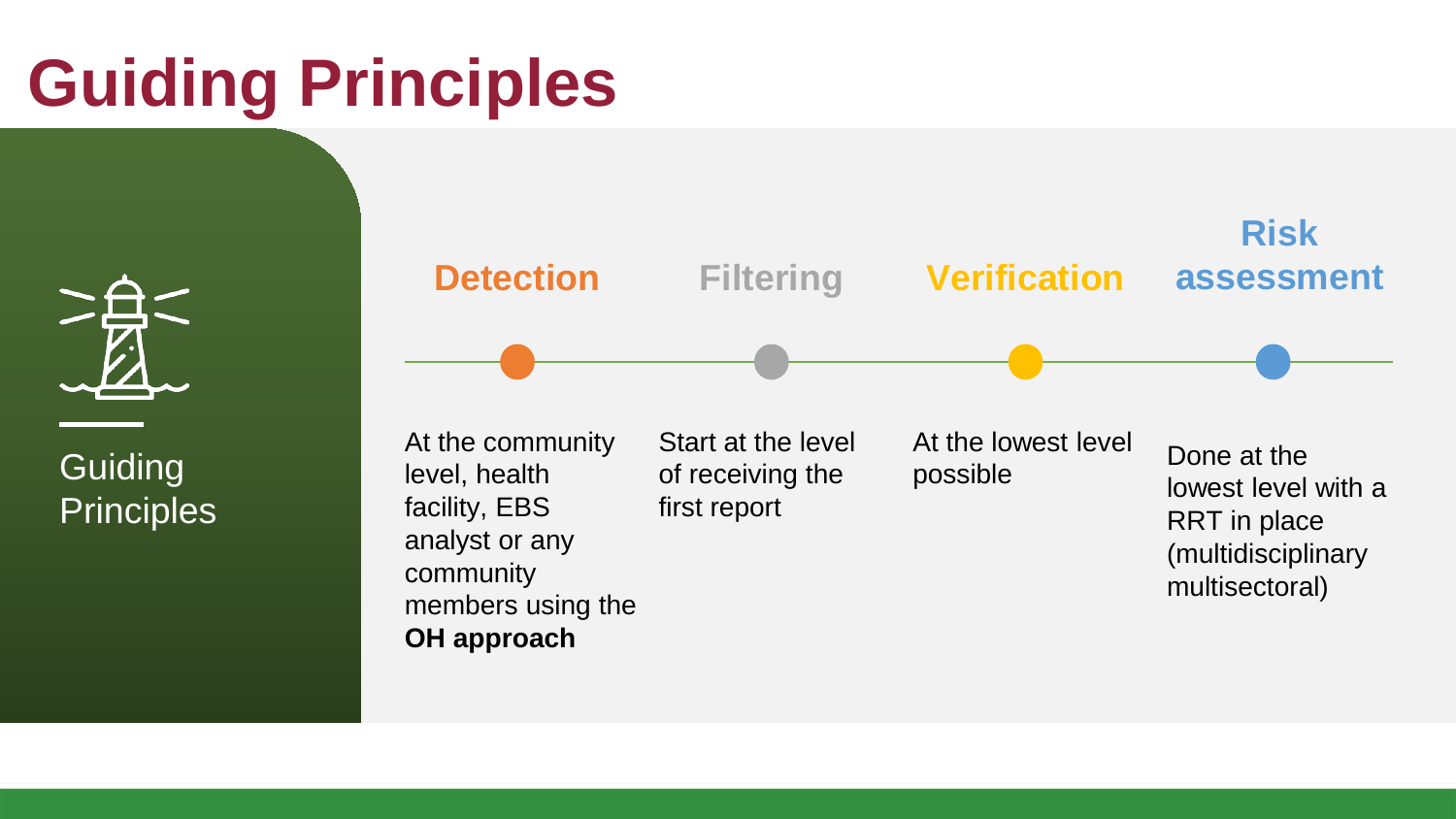### **Progress made with EBS framework**

- In use by **11** Member States
	- Congo, Malawi, Kenya, Sudan, Zambia, Senegal, Lesotho, Cameroon, Djibouti, Uganda and Tanzania
- Guided development of TWG in MS, EBS training modules covering media scanning, hotlines, health facility and community level EBS, **One Health**, and Monitoring and Evaluation of EBS systems
	- Being validated by subject matter experts (MS and partners)
	- **piloted in 5 Member States**